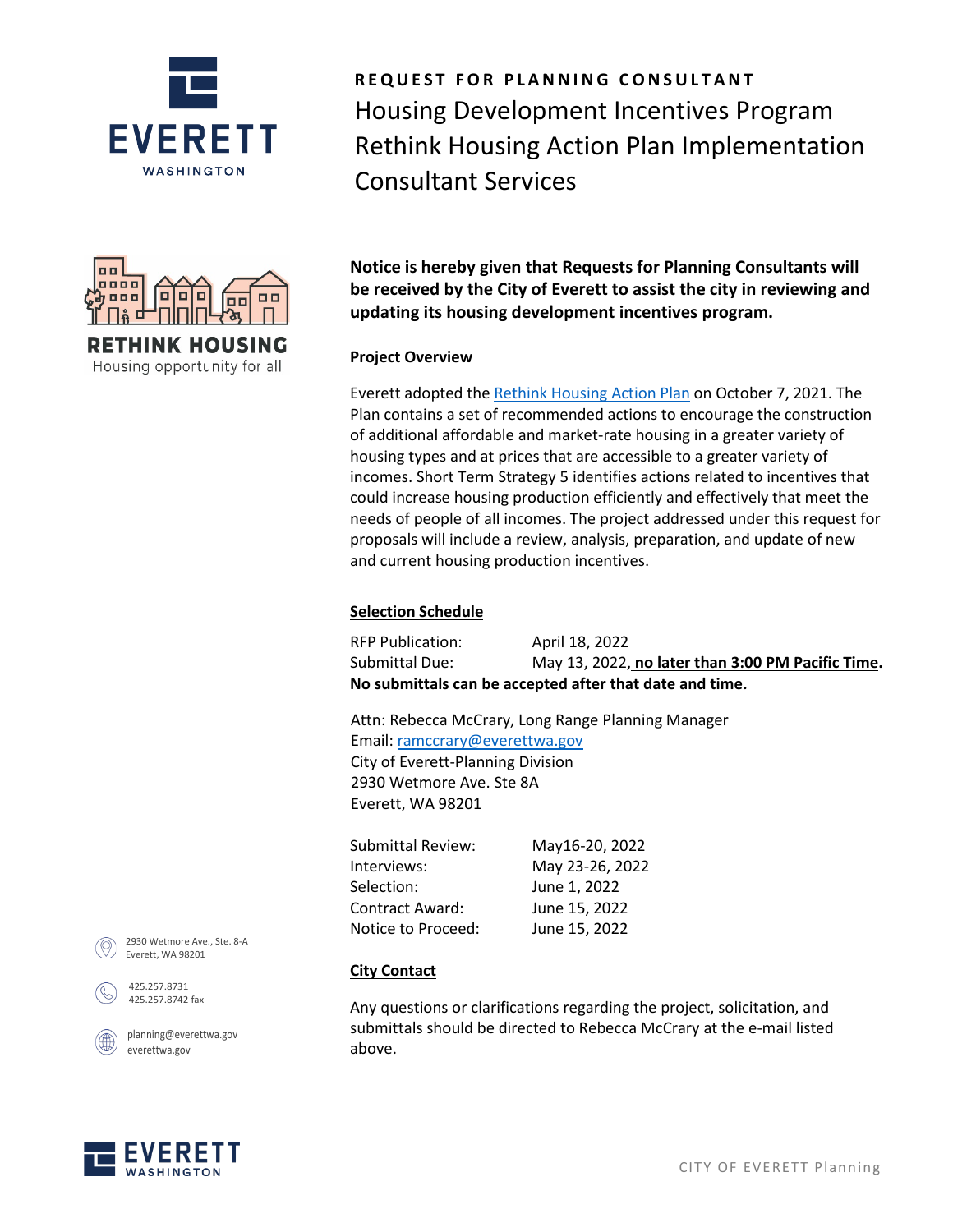## **Part A - Pro ject Description:**

### **1 . Grant Funding**

The City has been awarded a grant, managed by the Washington State Department of Commerce, Growth Management Services, for a Housing Action Plan Implementation project.

### **2 . Project Goals and Objective**

The City's project includes a study and implementation of housing development incentives to encourage housing development in Everett while maximizing public value and using city resources efficiently.

**3. The Rethink Housing Action Plan Action S-5** calls for coordination of a review and update of existing housing development incentives (market-rate and affordable) and recommendations for new incentives that will significantly increase the pace of housing production in the city while meeting policy goals including affordability for a wide range of economic and special needs segments of the population.

#### Specifically:

|        | Short Term Strategy 5: Coordinate a Development Incentives Study to provide quidance on changes and<br>initial incentives for affordable housing construction and preservation. |
|--------|---------------------------------------------------------------------------------------------------------------------------------------------------------------------------------|
|        | Recommendation 2.2: Provide a detailed economic study of potential incentives in urban corridors.                                                                               |
|        | Recommendation 4.4: Expand fee waivers for affordable housing.                                                                                                                  |
|        | Recommendation 4.6: Review and update the Multifamily Tax Exemption (MFTE) program.                                                                                             |
| units. | Recommendation 4.7: Review and update development height incentives program for affordable housing                                                                              |

### **4 . Project deliverables include:**

A draft report on **housing development incentive performance**, observations, stakeholder comments, and areas of concern.

- A. A draft report including review, analysis, and **recommendations of potential housing development incentives** and specifically addressing incentives along **urban corridors**.
- B. Draft **Ordinance for MFTE Program** updates.
- C. Draft **Ordinance for Unified Development Code Amendments** for development Incentives EMC Title 19
- D. Draft **Ordinance for Fee Waiver** program
- E. Final products for updated MFTE Program:
- F. **Ordinance** for adoption,
- G. Updated **background materials report**,
- H. **Program benchmark and monitoring template** to track use and effectiveness of program.
- I. Final Incentive program **ordinance** for adoption and updated **background materials report** for **Unified Development Code Amendments** for development Incentives EMC Title 19.
- J. Final Incentive program **ordinance** and updated **background materials report** for **Fee Waiver Program**.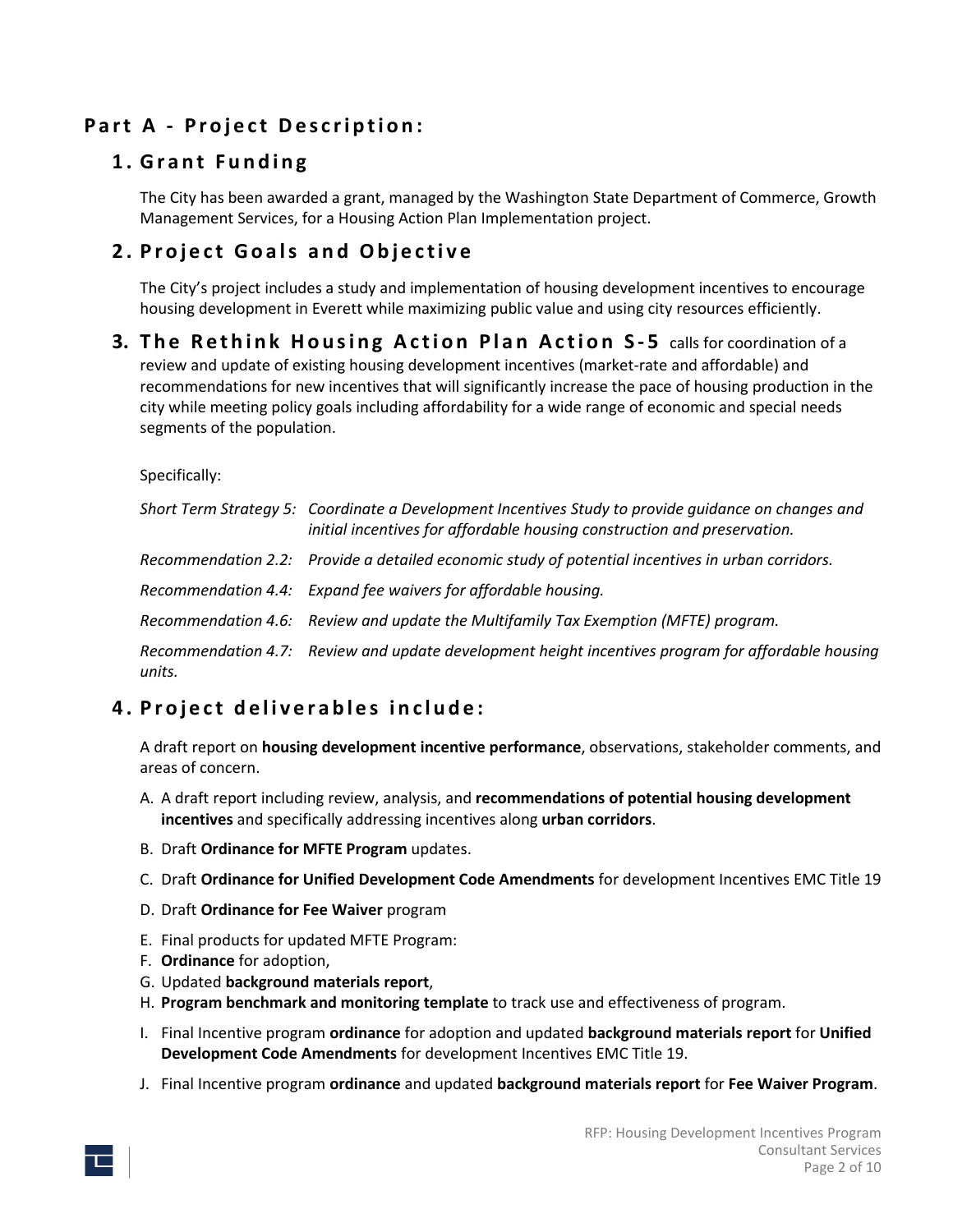# **Part B City and Consultant Tasks:**

# **1 . Scope of Work**

| <b>Grant Task</b> | <b>Grant Task Description</b>                                                                                                                                                                                                                                                                                                                                                                                                                                                                                                                                                                                                                                                                                            | <b>City Role</b>                                                                                                                                          | <b>Consultant Role</b>                                                                                                                                                              |
|-------------------|--------------------------------------------------------------------------------------------------------------------------------------------------------------------------------------------------------------------------------------------------------------------------------------------------------------------------------------------------------------------------------------------------------------------------------------------------------------------------------------------------------------------------------------------------------------------------------------------------------------------------------------------------------------------------------------------------------------------------|-----------------------------------------------------------------------------------------------------------------------------------------------------------|-------------------------------------------------------------------------------------------------------------------------------------------------------------------------------------|
|                   | Action 1: Review the city's existing housing development incentives, including recent examples, trends, and                                                                                                                                                                                                                                                                                                                                                                                                                                                                                                                                                                                                              |                                                                                                                                                           |                                                                                                                                                                                     |
|                   | estimated impact on housing production. Review potential new housing development incentives permitted under                                                                                                                                                                                                                                                                                                                                                                                                                                                                                                                                                                                                              |                                                                                                                                                           |                                                                                                                                                                                     |
|                   | state law and city charter and regulations. (Implementation Actions 2.2, 4.4, 4.6, and 4.7)                                                                                                                                                                                                                                                                                                                                                                                                                                                                                                                                                                                                                              |                                                                                                                                                           |                                                                                                                                                                                     |
| Step 1.1          | Evaluate, update if needed, and<br>apply the Economic Feasibility<br>Analysis in Appendix G of the<br>Rethink Housing Action Plan as a<br>basis for the review.                                                                                                                                                                                                                                                                                                                                                                                                                                                                                                                                                          | • Provide report and<br>background information to<br>the consultant team.                                                                                 | • Evaluate the economic analysis<br>and update if necessary.                                                                                                                        |
| Step 1.2          | Review and propose adjustments<br>to the city's Multifamily Tax<br>Exemption (MFTE) incentive<br>program (EMC 3.78) with specific<br>consideration of the 2019 JLARC<br>evaluation of the state's program,<br>and other policy evaluations, as<br>well as recent updates to the<br>MFTE statute.<br>Adjustments may include:<br>Revised and/or expanded<br>$\bullet$<br>target areas<br>Revised income qualifications<br>$\bullet$<br>thresholds for rental and<br>owner-occupied units<br>Revised incentive period<br>٠<br>New criteria for qualification,<br>$\bullet$<br>including potential incentives<br>for larger units for larger<br>families<br>Other conditions for providing<br>$\bullet$<br>affordable units | • Provide program<br>background, history,<br>current program status,<br>and objectives for an<br>updated program to the<br>consultant team.               | • Evaluate program performance<br>and prepare draft report as<br>described in Step 1.2.<br>• Submit to city staff for review and<br>comment. Incorporate changes as<br>appropriate. |
| Step 1.3          | Review the city's height and<br>density bonus program (EMC<br>19.22.080) including expansion<br>areas:<br>potential for providing<br>additional incentives<br>income thresholds<br>u.<br>the in-lieu payment program<br>ш<br>competition with other<br>u.<br>public benefits; and<br>expanding the program to<br>u.<br>include density bonuses for<br>additional zones.                                                                                                                                                                                                                                                                                                                                                  | Provide program<br>background, history,<br>current program status,<br>and objectives to the<br>consultant team for an<br>updated calibrated<br>incentive. | ■ Evaluate program performance<br>and prepare draft report as<br>described in Step 1.3.<br>■ Submit to city staff for review and<br>comment. Incorporate changes as<br>appropriate. |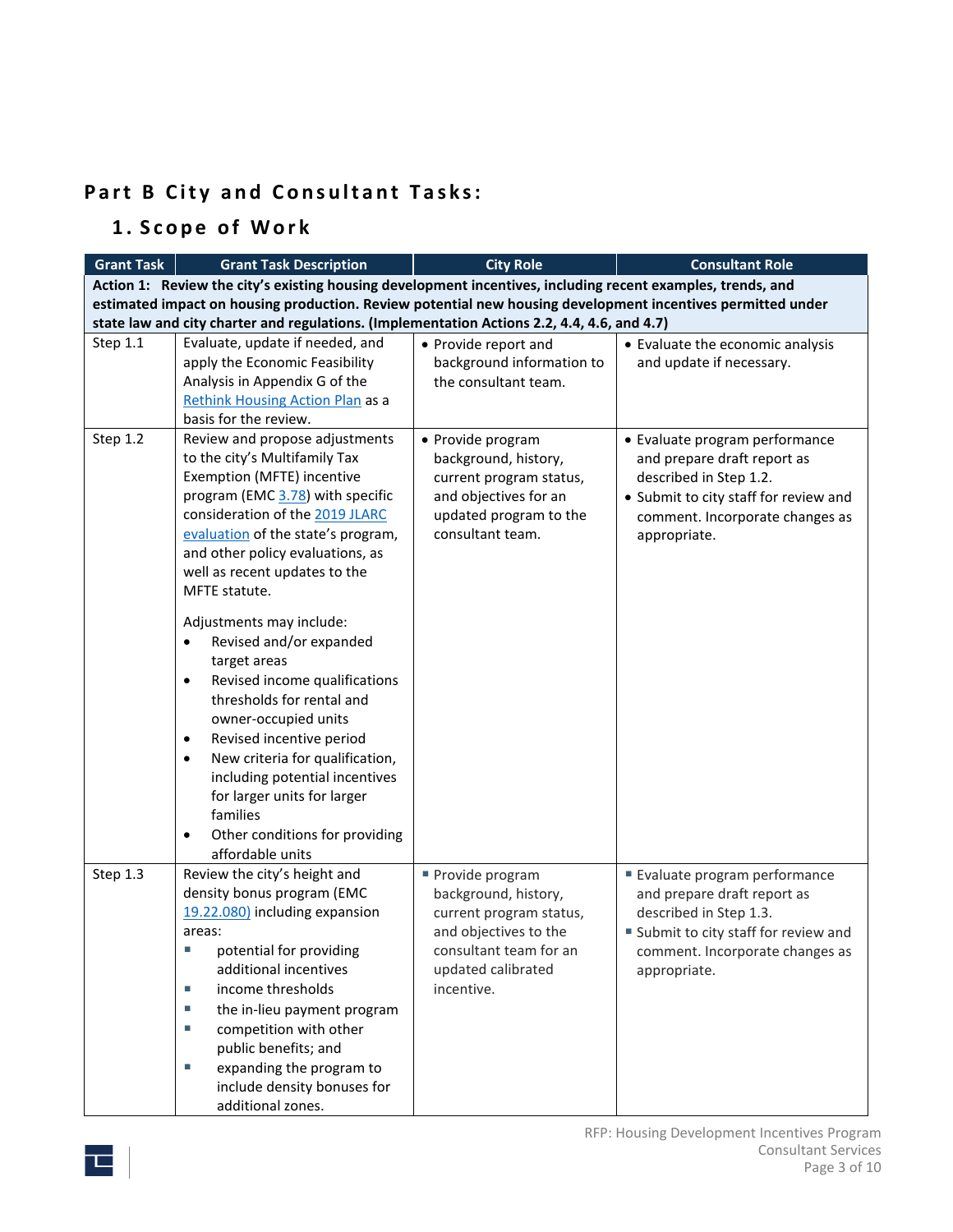| <b>Grant Task</b> | <b>Grant Task Description</b>                                                                                                                                                                                                                                               | <b>City Role</b>                                                                                                                                                                                                                                                       | <b>Consultant Role</b>                                                                                                                                                                                                                                                                                                                                 |
|-------------------|-----------------------------------------------------------------------------------------------------------------------------------------------------------------------------------------------------------------------------------------------------------------------------|------------------------------------------------------------------------------------------------------------------------------------------------------------------------------------------------------------------------------------------------------------------------|--------------------------------------------------------------------------------------------------------------------------------------------------------------------------------------------------------------------------------------------------------------------------------------------------------------------------------------------------------|
| Step 1.4          | Review the city's affordable                                                                                                                                                                                                                                                | • Provide program                                                                                                                                                                                                                                                      | • Evaluate program performance                                                                                                                                                                                                                                                                                                                         |
|                   | housing fee reduction and waiver<br>program, including impact fees.                                                                                                                                                                                                         | background, history,<br>current program status and<br>objectives for updating the<br>incentive to the consultant<br>team.                                                                                                                                              | and prepare draft report.<br>• Submit to city staff for review and<br>comment. Incorporate changes as<br>appropriate.                                                                                                                                                                                                                                  |
| Step 1.5          | Prepare a list of housing<br>development incentives, including<br>those currently in use elsewhere in<br>Washington.                                                                                                                                                        | • Provide context and<br>suggest potential<br>incentives for study to the<br>consultant team.                                                                                                                                                                          | • Research and evaluate array of<br>housing development incentives<br>used by other municipalities and<br>agencies.<br>• Prepare draft report. Submit to<br>city staff for review and comment.<br>Incorporate changes as<br>appropriate.                                                                                                               |
| Step 1.6          | Analyze individual project and<br>cumulative financial impacts on<br>city finances.                                                                                                                                                                                         | • Provide fiscal analysis of<br>the City's finances related<br>to development<br>applications, capital<br>facilities, and property tax<br>impacts to the consultant<br>team.<br>• Coordinate with the<br>consultant team and<br>representative projects to<br>analyze. | • Analyze individual projects and<br>cumulative financial impacts on<br>city finances.<br>• Submit to city staff for review                                                                                                                                                                                                                            |
| Step 1.7          | Review the list of new housing<br>development incentives and<br>report on feasibility, difficulty of<br>implementation, estimated effect<br>on housing production,<br>affordability, and other policy<br>goals, and other pros and cons<br>including along urban corridors. | • Review analysis and submit<br>comments to consultant.                                                                                                                                                                                                                | • Prepare analysis.<br>• Submit to city staff for review.                                                                                                                                                                                                                                                                                              |
| Step 1.8          | Conduct stakeholder outreach and<br>hold at least one developer forum<br>to gather input and advice from<br>industry professionals and the<br>community on pros and cons of<br>the city's existing development<br>incentives.                                               | • Attend outreach events<br>when appropriate.<br>• Review outcomes of<br>outreach efforts.                                                                                                                                                                             | • Prepare project outreach<br>informational materials that may<br>include PowerPoint presentations,<br>surveys, handouts, etc.<br>• Submit to city staff for review prior<br>to public release.<br>• Coordinate with city staff to<br>determine appropriate<br>stakeholders.<br>• Conduct stakeholder outreach<br>events. (In-person or virtual open). |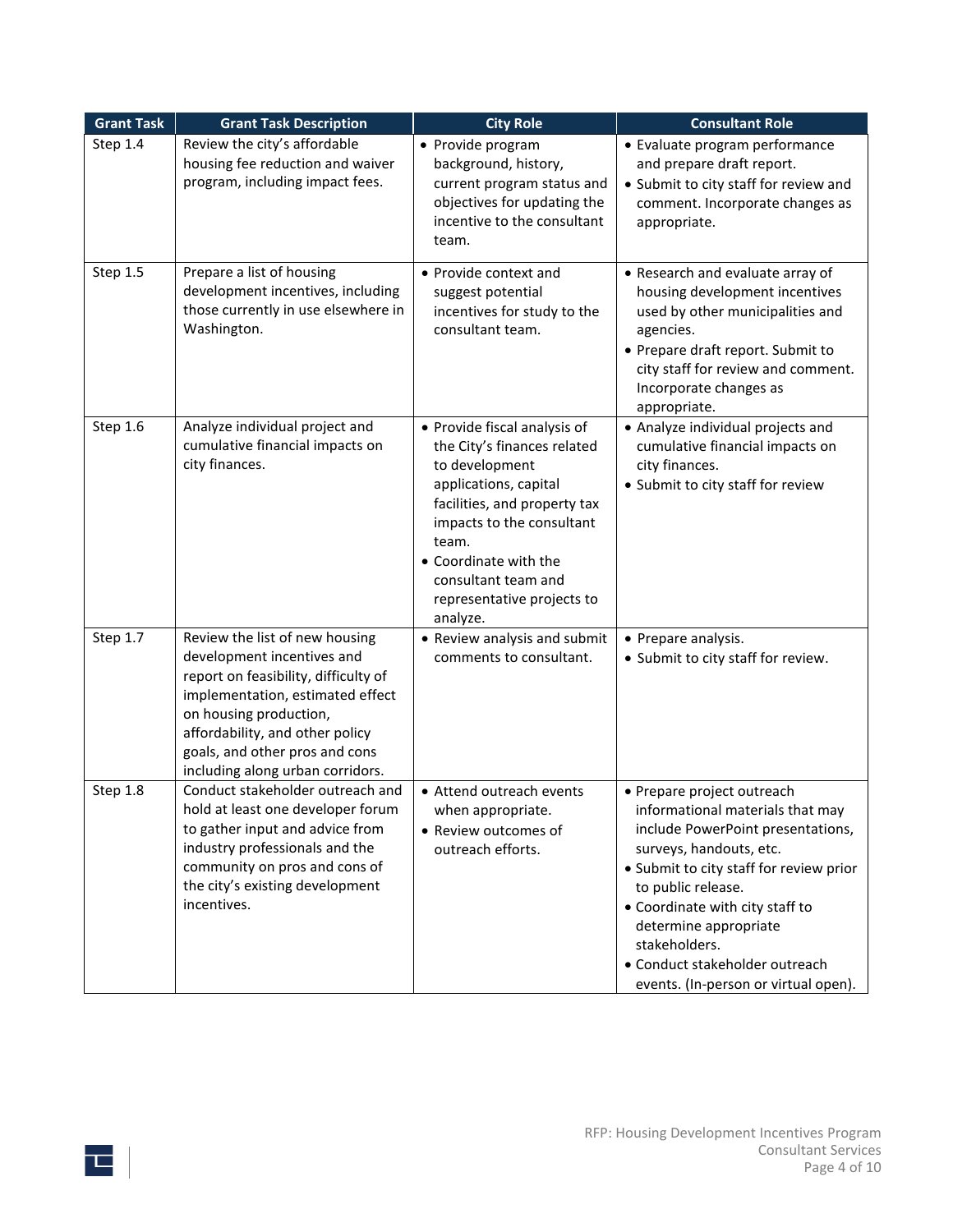| <b>Grant Task</b>  | <b>Grant Task Description</b>                                                                                                                                                                                                                                                                                                                | <b>City Role</b>                                                                                                                                                                                                                                                                                                                                | <b>Consultant Role</b>                                                                                                                                                                                                                                                                                                                                                                                                                                                                             |
|--------------------|----------------------------------------------------------------------------------------------------------------------------------------------------------------------------------------------------------------------------------------------------------------------------------------------------------------------------------------------|-------------------------------------------------------------------------------------------------------------------------------------------------------------------------------------------------------------------------------------------------------------------------------------------------------------------------------------------------|----------------------------------------------------------------------------------------------------------------------------------------------------------------------------------------------------------------------------------------------------------------------------------------------------------------------------------------------------------------------------------------------------------------------------------------------------------------------------------------------------|
| Step 1.9           | Coordinate with other consultants<br>and agencies conducting current<br>housing initiatives including<br>Housing Benefit District eTOD Tool<br>Project (Sound Communities),<br>Model Code Project (Sound Transit<br>- FTA Grant), and the resilience-<br>focused technical assistance -<br>Everett project from the Urban<br>Land Institute. | • Provide contact<br>information to the<br>consultant.<br>• Serve as liaison to the<br>organizations and<br>agencies.                                                                                                                                                                                                                           | • Coordinate with city staff on<br>setting up interview sessions.<br>• Review housing initiatives as<br>identified.                                                                                                                                                                                                                                                                                                                                                                                |
| Step 1.10          | Provide city staff, leadership, the<br>planning commission, city council,<br>stakeholders, and the public an<br>opportunity to review and<br>comment on proposed incentives                                                                                                                                                                  | • Provide contact<br>information to the<br>consultant.<br>• Serve as liaison to the<br>organizations and<br>agencies.<br>• Schedule city staff,<br>leadership, planning<br>commission, and city<br>council meetings.<br>• Coordinate with consultant<br>team to determine<br>appropriate stakeholders.<br>• Provide public notice to<br>events. | • Prepare project outreach<br>informational materials that may<br>include PowerPoint presentations,<br>surveys, handouts, etc.<br>• Submit to city staff for review prior<br>to public release.<br>• Coordinate with city staff to<br>determine appropriate<br>stakeholders.<br>. Hold meetings with city staff and<br>leadership.<br>• Attend and present project<br>information to planning<br>commission and city council.<br>• Conduct stakeholder outreach<br>events. (In-person or virtual). |
| <b>Deliverable</b> | Draft report on housing                                                                                                                                                                                                                                                                                                                      | Review draft report prior to                                                                                                                                                                                                                                                                                                                    | Following completions of Steps 1.1                                                                                                                                                                                                                                                                                                                                                                                                                                                                 |
| 1a                 | development incentive                                                                                                                                                                                                                                                                                                                        | public release and                                                                                                                                                                                                                                                                                                                              | through 1.4, and 1.8. Submit draft                                                                                                                                                                                                                                                                                                                                                                                                                                                                 |
|                    | performance, observations,<br>stakeholder comments, and areas                                                                                                                                                                                                                                                                                | circulation and provide<br>feedback and comments.                                                                                                                                                                                                                                                                                               | report to city staff for review and<br>comment.                                                                                                                                                                                                                                                                                                                                                                                                                                                    |
|                    | of concern.                                                                                                                                                                                                                                                                                                                                  |                                                                                                                                                                                                                                                                                                                                                 |                                                                                                                                                                                                                                                                                                                                                                                                                                                                                                    |
| <b>Deliverable</b> | Draft report including review,                                                                                                                                                                                                                                                                                                               | Review draft report prior to                                                                                                                                                                                                                                                                                                                    | <b>Follow completion Steps 1.5</b>                                                                                                                                                                                                                                                                                                                                                                                                                                                                 |
| 1 <sub>b</sub>     | analysis, and recommendations of                                                                                                                                                                                                                                                                                                             | public release and                                                                                                                                                                                                                                                                                                                              | through 1.10. Submit                                                                                                                                                                                                                                                                                                                                                                                                                                                                               |
|                    | potential housing development                                                                                                                                                                                                                                                                                                                | circulation and provide                                                                                                                                                                                                                                                                                                                         |                                                                                                                                                                                                                                                                                                                                                                                                                                                                                                    |
|                    | incentives and specifically address<br>incentives along urban corridors.                                                                                                                                                                                                                                                                     | feedback and comments.                                                                                                                                                                                                                                                                                                                          |                                                                                                                                                                                                                                                                                                                                                                                                                                                                                                    |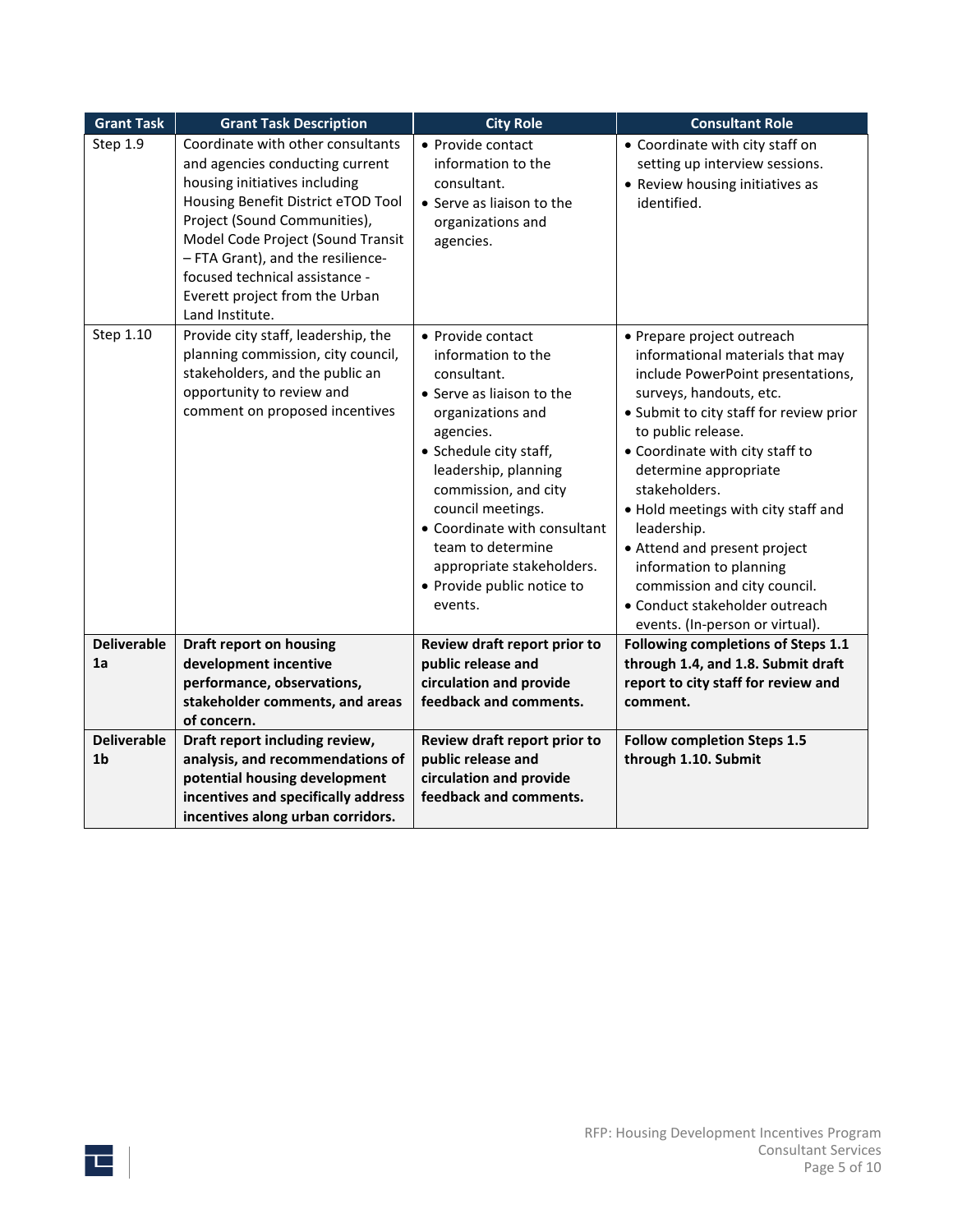| <b>Grant Task</b>                                                                                                                                                          | <b>Grant Task Description</b>                                                                                                                                                  | <b>City Role</b>                                                                                                                  | <b>Consultant Role</b>                                                                                                                                                                                                                                                                                              |
|----------------------------------------------------------------------------------------------------------------------------------------------------------------------------|--------------------------------------------------------------------------------------------------------------------------------------------------------------------------------|-----------------------------------------------------------------------------------------------------------------------------------|---------------------------------------------------------------------------------------------------------------------------------------------------------------------------------------------------------------------------------------------------------------------------------------------------------------------|
| <b>Action 2</b>                                                                                                                                                            | Develop draft Ordinances of proposed new and revised incentives based on community and stakeholder                                                                             |                                                                                                                                   |                                                                                                                                                                                                                                                                                                                     |
|                                                                                                                                                                            | input in addition to Planning Commission and City Council guidance.                                                                                                            |                                                                                                                                   |                                                                                                                                                                                                                                                                                                                     |
| Step 2.1                                                                                                                                                                   | Work with city staff to publish<br>materials online and schedule and<br>hold a planning commission<br>review of draft Recommendations<br>Report, including a public hearing.   | • Publish materials on<br>webpage.<br>• Provide public notice of<br>Public Hearing.<br>• Schedule planning<br>commission meeting. | • Prepare project outreach<br>informational materials that may<br>include PowerPoint decks, surveys,<br>handouts, etc.<br>• Submit city staff for review prior to<br>public release.<br>. Hold meetings with city staff and<br>leadership.<br>• Attend and present project<br>information to planning<br>commission |
| Step 2.2                                                                                                                                                                   | Coordinate and review with all<br>stakeholders, including<br>consultants and agencies<br>specifically identified in Step 1.8<br>and 1.9, comments on draft<br>recommendations. | • Attend outreach events<br>when appropriate.<br>• Review outcomes of<br>outreach efforts.                                        | • Prepare project outreach<br>informational materials that may<br>include PowerPoint presentations,<br>surveys, handouts, etc.<br>• Submit city staff for review prior to<br>public release.<br>• Conduct stakeholder outreach<br>interview/events. May include in-<br>person or virtual open houses or<br>forums.  |
| Step 2.3                                                                                                                                                                   | Develop draft ordinances and<br>background materials to<br>implement the recommendations.                                                                                      | • Provide ordinance format<br>to consultant team.                                                                                 | • Draft ordinance and background<br>materials.<br>• Submit to city staff for review.                                                                                                                                                                                                                                |
| <b>Deliverable</b><br>2a                                                                                                                                                   | <b>Draft Ordinance for MFTE</b><br><b>Program updates</b>                                                                                                                      | Complete City's role for<br>$\bullet$<br>Steps 2.1 through 2.3.                                                                   | • Complete Consultant's role for<br>Steps 2.1 through 2.3.                                                                                                                                                                                                                                                          |
| <b>Deliverable</b><br>2b                                                                                                                                                   | <b>Draft Ordinance for Unified</b><br><b>Development Code Amendments</b><br>for development Incentives EMC<br>Title 19                                                         | <b>Complete City's role for</b><br>$\bullet$<br>Steps 2.1 through 2.3.                                                            | • Complete Consultant's role for<br>Steps 2.1 through 2.3.                                                                                                                                                                                                                                                          |
| <b>Deliverable</b>                                                                                                                                                         | <b>Draft Ordinance for Fee waiver</b>                                                                                                                                          | • Complete City's role for                                                                                                        | <b>Complete Consultant's role for</b>                                                                                                                                                                                                                                                                               |
| 2c                                                                                                                                                                         | program                                                                                                                                                                        | Steps 2.1 through 2.3.                                                                                                            | Steps 2.1 through 2.3.                                                                                                                                                                                                                                                                                              |
| Prepare final ordinances for the incentives program with background materials and conduct Public Hearings<br><b>Action 3</b><br>with Planning Commission and City Council. |                                                                                                                                                                                |                                                                                                                                   |                                                                                                                                                                                                                                                                                                                     |
| Step 3.1                                                                                                                                                                   | Prepare final ordinances for the<br>incentives program.                                                                                                                        | Provide ordinance format<br>$\bullet$<br>to consultant team.                                                                      | • Draft ordinance and background<br>materials.<br>• Submit ordinance and materials to<br>city staff for review.                                                                                                                                                                                                     |
| Step 3.2                                                                                                                                                                   | Prepare a program benchmark and<br>monitoring template to track the<br>use and effectiveness of the city's<br>development incentive program.                                   | • Review proposed program<br>tools and provide<br>comments to consultant.                                                         | • Prepare program tools.<br>• Submit to the city staff for review.                                                                                                                                                                                                                                                  |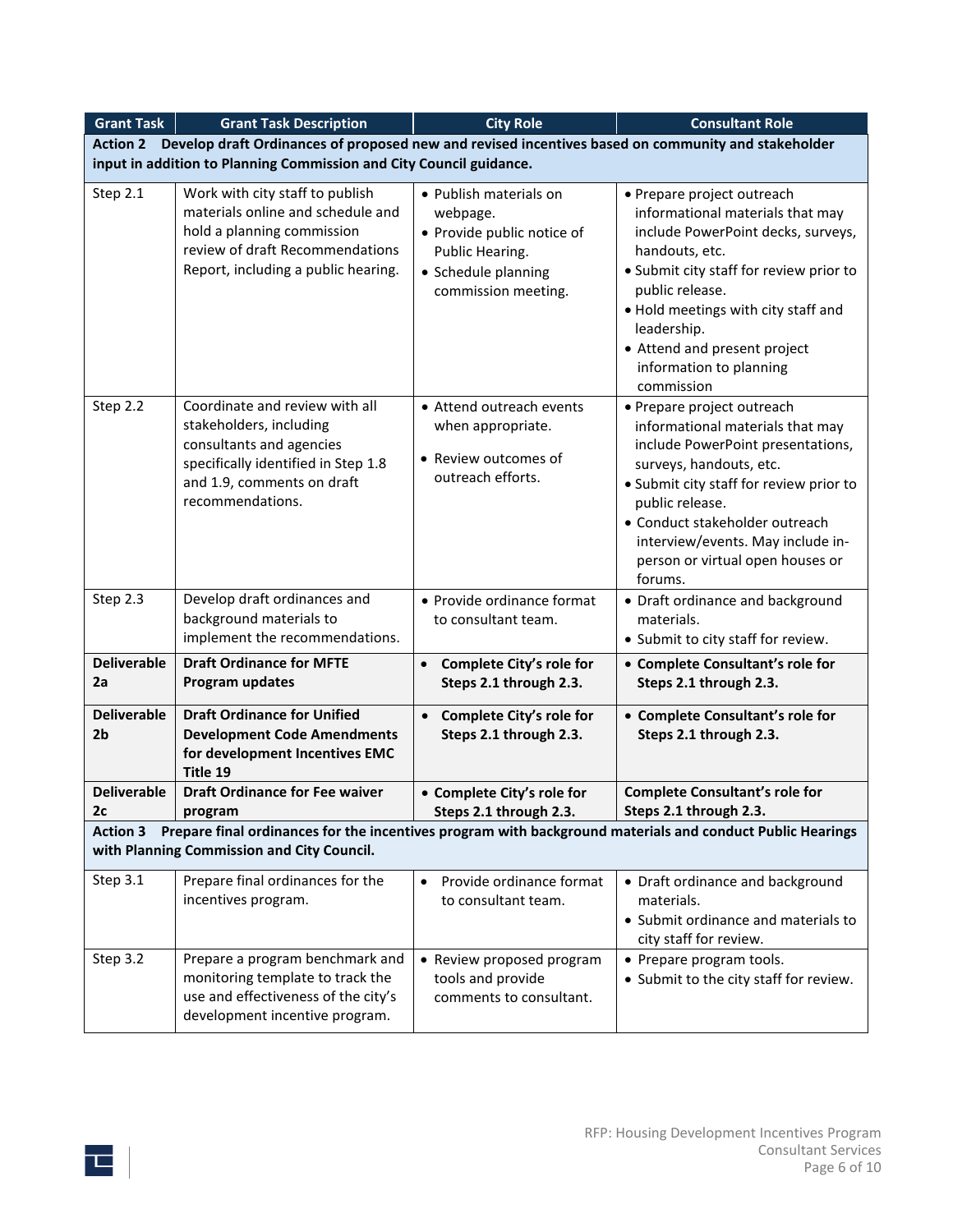| <b>Grant Task</b>        | <b>Grant Task Description</b>                                                                                                              | <b>City Role</b>                                                                                                                  | <b>Consultant Role</b>                                                                                                                                                                                                                                                                                                                           |
|--------------------------|--------------------------------------------------------------------------------------------------------------------------------------------|-----------------------------------------------------------------------------------------------------------------------------------|--------------------------------------------------------------------------------------------------------------------------------------------------------------------------------------------------------------------------------------------------------------------------------------------------------------------------------------------------|
| Step 3.3                 | <b>Conduct Public Hearings with</b><br>Planning Commission and City<br>Council.                                                            | • Publish materials on<br>webpage.<br>• Provide public notice of<br>Public Hearing.<br>• Schedule planning<br>commission meeting. | • Prepare project outreach<br>informational materials that may<br>include PowerPoint presentations,<br>surveys, handouts, etc.<br>• Submit to city staff for review prior<br>to public release.<br>. Hold meetings with city staff and<br>leadership.<br>• Attend and present project<br>information to planning<br>commission and city council. |
| <b>Deliverable</b><br>3a | Final Incentive program ordinance<br>and updated background                                                                                | Complete City's role for<br>Steps 3.1 through 3.3.                                                                                | • Complete Consultant's role for<br>Steps 3.1 through 3.3.                                                                                                                                                                                                                                                                                       |
|                          | materials report for MFTE<br><b>Program updates</b>                                                                                        |                                                                                                                                   |                                                                                                                                                                                                                                                                                                                                                  |
| <b>Deliverable</b>       | Final Incentive program ordinance                                                                                                          | Complete City's role for                                                                                                          | <b>Complete Consultant's role for</b>                                                                                                                                                                                                                                                                                                            |
| 3 <sub>b</sub>           | and updated background<br>materials report for Unified<br><b>Development Code Amendments</b><br>for development Incentives EMC<br>Title 19 | Steps 3.1 through 2.3.                                                                                                            | Steps 3.1 through 3.3.                                                                                                                                                                                                                                                                                                                           |
| <b>Deliverable</b>       | Final Incentive program ordinance                                                                                                          | Complete City's role for                                                                                                          | <b>Complete Consultant's role for</b>                                                                                                                                                                                                                                                                                                            |
| 3c                       | and updated background<br>materials report for fee waiver<br>program                                                                       | Steps 3.1 through 3.3.                                                                                                            | Steps 3.1 through 3.3.                                                                                                                                                                                                                                                                                                                           |

# **2 . Project Schedule**

The terms of the State Grant Contract require that funded projects must completed and submitted by no later than April 30, 2023. Actions and deliverables to the City must proceed under the following schedule:

|                         | <b>Action 1</b> |                         | <b>Action 2</b> |    | <b>Action 3</b>         |
|-------------------------|-----------------|-------------------------|-----------------|----|-------------------------|
| <b>Deliverables Due</b> |                 | <b>Deliverables Due</b> |                 |    | <b>Deliverables Due</b> |
| 1a                      | 08/01/2022      | 2a                      | 12/01/2022      | 3a | 02/01/2023              |
| 1 <sub>b</sub>          | 08/30/2022      | 2h                      | 12/01/2022      | 3b | 02/01/2023              |
|                         |                 | 2c                      | 12/01/2022      | 3c | 02/01/2023              |

### **3 . Task Estimates**

The grant specifies that deliverables shall not exceed the amount shown as follows:

| 1a.  | Housing development incentive performance draft report.                                             | \$25,000.00 |
|------|-----------------------------------------------------------------------------------------------------|-------------|
| 1.b. | Recommendations of potential housing development incentives draft report.                           | \$25,000.00 |
| 2.a. | Draft Ordinance for MFTE Program updates.                                                           | \$5,000.00  |
| 2.b  | Draft Ordinance for Unified Development Code Amendments for development<br>Incentives EMC Title 19. | \$5,000.00  |
| 2.c. | Draft Ordinance for Fee waiver program                                                              | \$5,000.00  |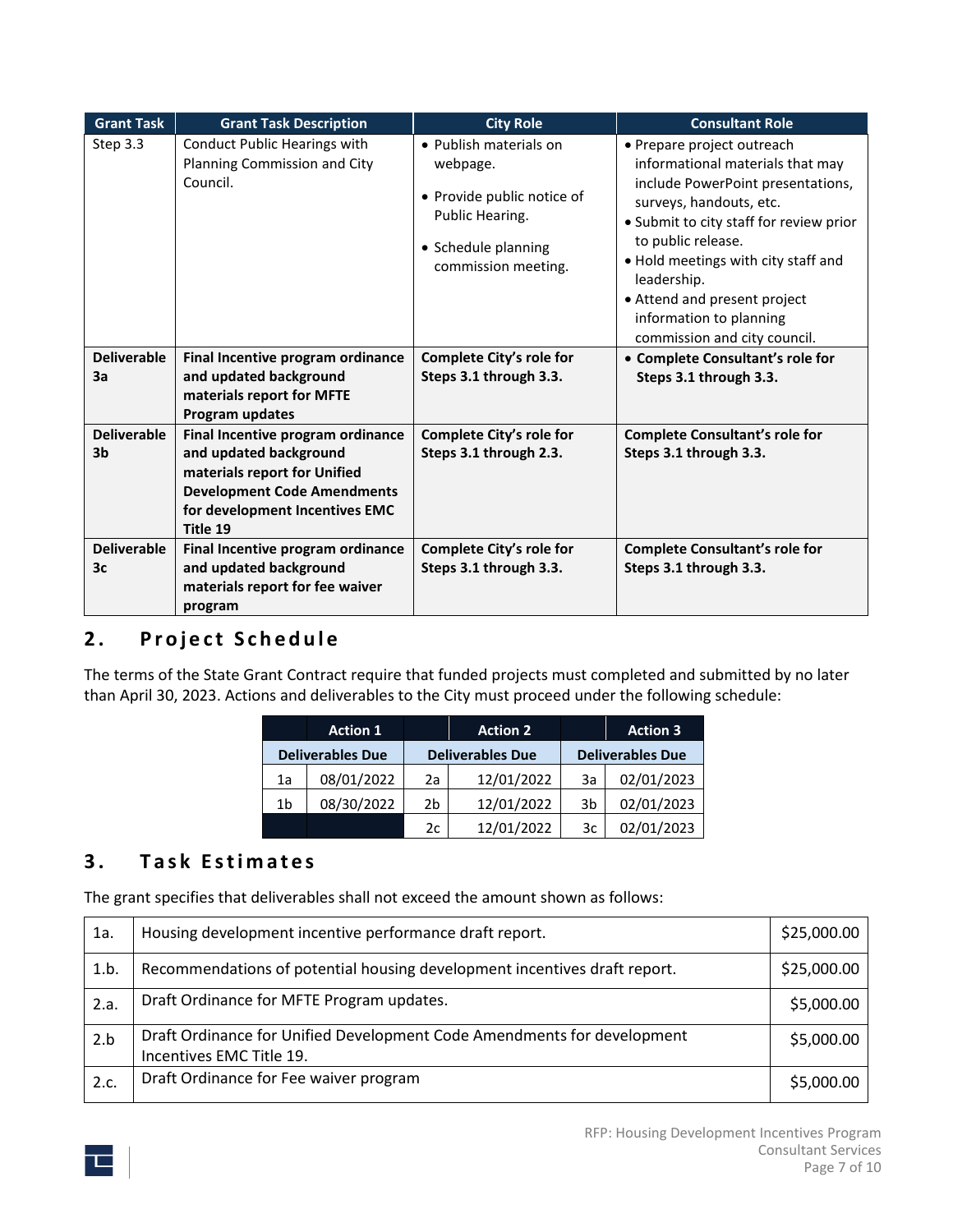| 3.a. | Final ordinance containing updated MFTE Program Updates.                                                                                                                       | \$9,000.00 |
|------|--------------------------------------------------------------------------------------------------------------------------------------------------------------------------------|------------|
| 3.b. | Updated background materials report and final ordinance containing amendments for<br>development incentives in EMC Title 19 Incentive Program for Unified Development<br>Code. | \$8,000.00 |
| 3.c. | Adopted Incentive program ordinance and updated background materials report for fee<br>waiver program.                                                                         | \$8,000.00 |

### **4 . Previous and Current Studies**

The following plans, studies, and housing initiatives completed or in progress and are expected to inform the project and should be coordinated and reviewed by the successful consultant team. Other material may be provided as background information.

1. [Rethink Housing Action Plan](https://www.everettwa.gov/DocumentCenter/View/29545/Rethink-Housing-Action-Plan_SD1-Updated-10072021-Final?bidId=)

The Housing Action Plan is a set of short- and long-term recommended strategies intended to address the housing needs of the community. This Plan was developed as part of the [Mayoral](https://www.everettwa.gov/DocumentCenter/View/26802)  [Directive](https://www.everettwa.gov/DocumentCenter/View/26802) issued in December 2020. Additional project information can be found on the project [webpage.](https://www.everettwa.gov/2536/Rethink-Housing)

2. [Everett Comprehensive Plan](https://www.everettwa.gov/1395/2035-Comprehensive-Plan)

The Comprehensive Plan is the city's twenty-year growth plan. The Plan includes city background and context along with goals and policies directing future development patterns.

- 3. [2019 JLARC Final Report Property Tax Exemption for Multifamily Housing in Urban Areas](https://leg.wa.gov/jlarc/taxReports/2019/MFTE/f_ii/default.html) The Washington State Joint Legislative Audit and Review Committee released a report on their performance review of the Multifamily Tax Exemption program authorized under RCW 84.14.007. The report provides valuable program background.
- 4. [Sound Communities, ETOD Housing Benefit District](https://soundcommunitiesps.org/hbd/)

Sound Communities received a grant from the State Department for a Transit-Oriented Development Handbook. The legislation that authorized the grant funding required the grantee to work with the cities of Everett, Renton, and Tacoma during the development of the handbook. Included in the work is an analysis of potential legislation that could authorize jurisdictions to create a Housing Benefit District. This effort is currently in process.

5. Resilience-focused technical assistance - Everett project from the Urban Land Institute The Urban Land Institute is working with the city on an area-focused technical assistance forum related to community resilience. This project is currently in process.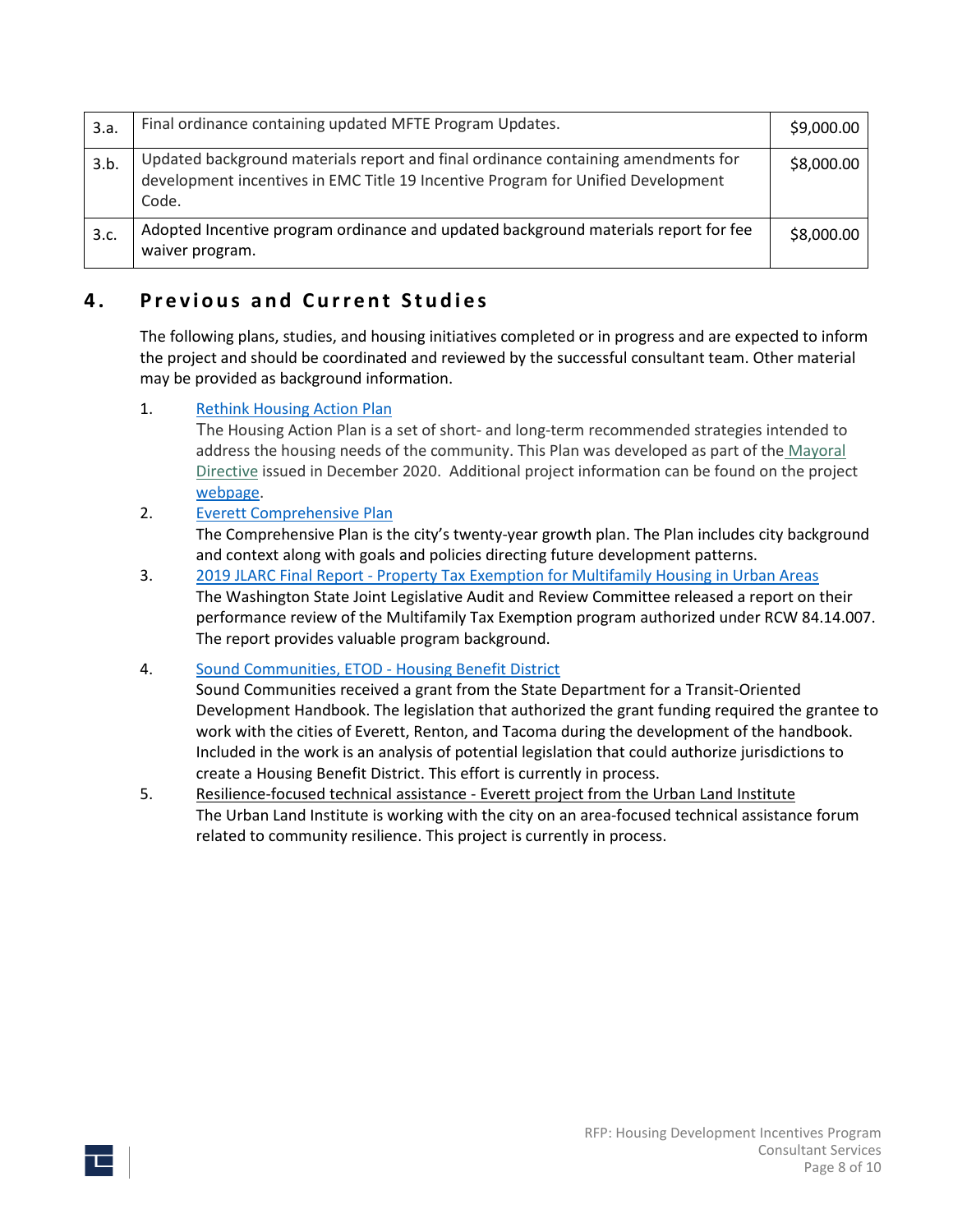# **Part C Submittal and Selection**

### **1 . Submittal Content**

The statements of qualifications shall be limited to twenty (12), single-sided, 8  $\frac{1}{2}$  x 11" pages. The front and back cover shall not be considered a page. No additional information or pamphlets will be considered by the selection committee.

Proposals submitted for this project must include the following information:

- A. **Introductory Letter** including the organization name, address, contact person, email, and reason your organization should be selected for this work.
- B. Statement of Qualification, including:
	- a. Qualifications and Experience
		- i. Describe your company. Include how long the company been in business. Describe the qualifications of your company, its business experience and achievements including fiscal knowledge and cyclical trends of housing development processes and cost, economic conditions and trends in Washington State, Central Puget Sound, and Everett, and knowledge of state and local legislation and programs related to the project subject matter.
		- ii. Who are you proposing to be the project manager if awarded this contract? What is their experience with this work and other aspects pertinent to this project? What are their years of experience, years in industry, years with firm, etc.?
		- iii. Provide a list of three major projects including references that the project manager has been involved in and their role with similar relevant topics to this project.
		- iv. Provide names, tenure, roles and responsibilities for each key team member engaged in providing the related services.

### **B. Community Knowledge**

- a. Provide information that identifies your knowledge of land use, housing, and transportation issues in Everett.
- b. What studies, projects or other analysis have you completed in or near Everett?
- c. What other knowledge of the region does your firm(s) have that would be of benefit to the City in this effort?

### **C. Availability and Capacity**

- a. What is your firm's availability between June 2022 and April 2023?
- b. Describe your firm's ability to complete the project to meet project deliverable deadlines.
- c. What other work does your firm have under way or is anticipated to be in progress during the time frame of this project?

### **D. Project Approach**

- a. Describe your firm's understanding and approach to performing the scope of work.
- b. The proposal should respond with specific details about how each of the listed task will be address.
- c. Describe any projects where your firm took an innovative approach to respond to the project's goals and objectives. Provide the specific innovation(s).

#### **E. Budget Proposal**

- a. Provide estimated billable hours, cost per hour, and hours per task for each individual on the consultant team.
- b. Indicate Key staff availability to conduct the scope of work.
- c. Total overall price and cost breakout for each task.